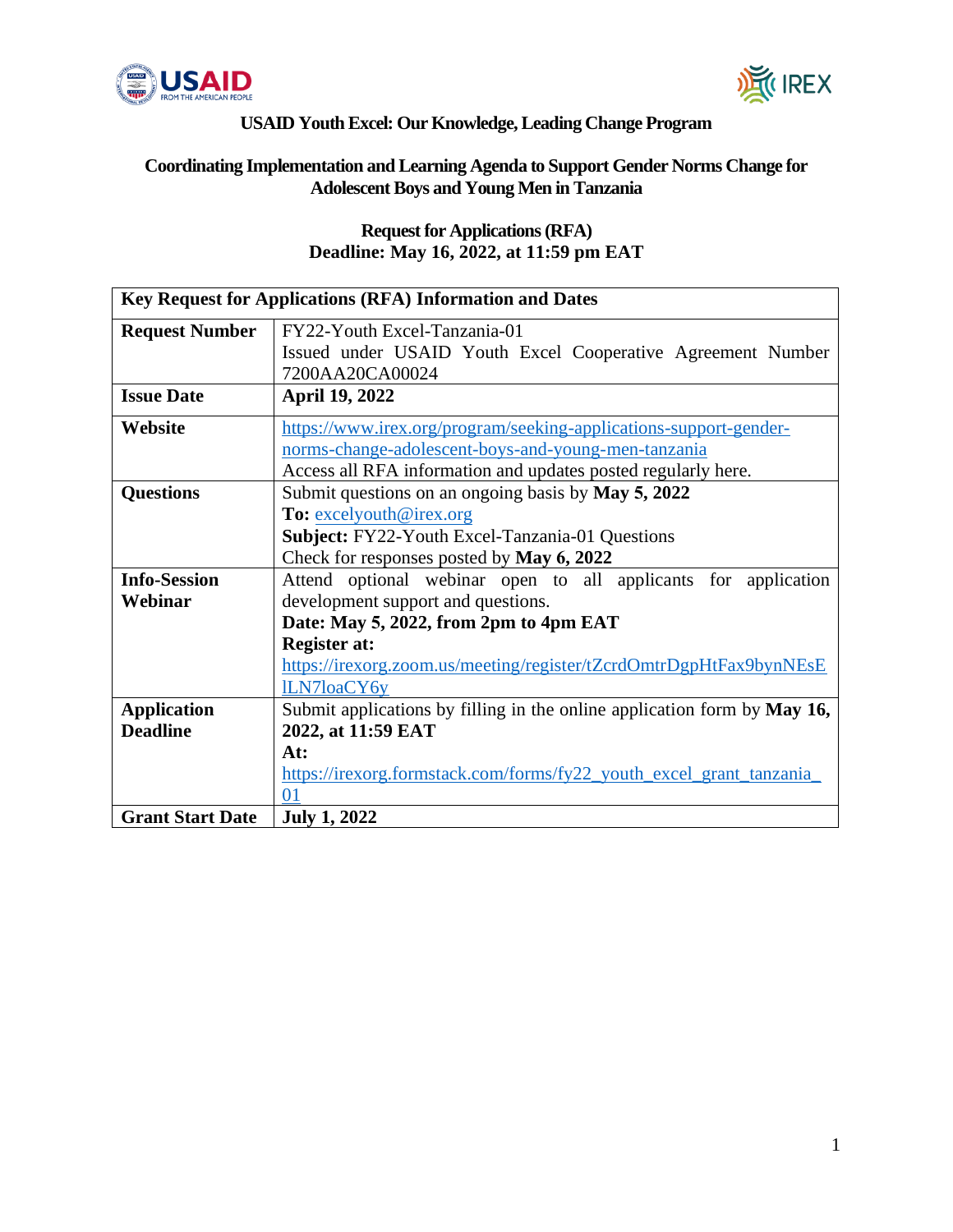



# **What is the purpose of the USAID Youth Excel: Our Knowledge Leading Change program and the Request for Applications (RFA)?**

**About Youth Excel:** The USAID Youth Excel: Our Knowledge Leading Change program implemented by the International Research and Exchanges Board (IREX) and its consortium supports young leaders and youth-led and youth-serving organizations around the globe to conduct quality "Research-to-Change" (implementation research); use data and learnings to improve their own cross-sectoral, positive youth development programs; synthesize data and learning; and engage in intergenerational dialogue with adult decision-makers so that together youth and adults can shape and advance data-informed development policies, agendas, and programs.

**About IREX:** IREX is a global development and education organization. We strive for a more just, prosperous, and inclusive world—where individuals reach their full potential, governments serve their people, and communities thrive. IREX works with partners in more than 100 countries in four areas essential to progress: empowering youth, cultivating leaders, strengthening institutions, and extending access to quality education and information. Our work includes reducing corruption, stopping disinformation, and building social trust.

**Purpose of the Request for Applications:** With support from the [USAID Office of Population](https://www.usaid.gov/global-health/health-areas/reproductive-health)  [and Reproductive Health \(PRH\),](https://www.usaid.gov/global-health/health-areas/reproductive-health) Youth Excel is implementing and gathering data on best practices for [Young Emanzi Boys Mentoring toolkit \(EBM\),](https://www.youthpower.org/resources/young-emanzi-toolkit-mentoring-adolescent-boys-and-young-men) a positive masculinities program for young men in Tanzania. Youth Excel will facilitate a learning agenda that will explore what works for implementation success and incorporate data gathered during implementation for real-time program adaptation. The purpose of the Young Emanzi Boys Mentoring program (EBM) is to support social and gender norm change and build positive family planning and reproductive health outcomes among Adolescent Boys and Young Men (ABYM) (ages 15-24) and their partners including: reduction of intimate partner violence (IPV), increased open and equitable couple communication, increased support for and voluntary uptake of contraception, and condom use for dual protection, etc. EBM uses mentorship and dialogue to establish more equitable gender norms for young men, which hold potential to serve as a pathway for young men to address their own health needs while supporting young women to attain theirs as envisaged in this toolkit.

Through this Request for Applications (RFA), Youth Excel seeks a local youth-led or youthserving organization to lead EBM implementation in 12 communities across Mbeya and Mwanza regions of Tanzania and gather data to inform best practices. This role entails stakeholder engagement, coordination of implementation logistics, recruitment and training of mentors, implementation of curriculum, coordination of research logistics, and providing inputs for knowledge product development and dissemination.

*Issuance of this request for applications does not constitute an award commitment on the part of Youth Excel, nor does it commit Youth Excel, IREX, or USAID to pay for costs incurred in the preparation and submission of an application. The application is submitted at the risk of the applicant. All preparation and submission costs are at the applicant's expense.*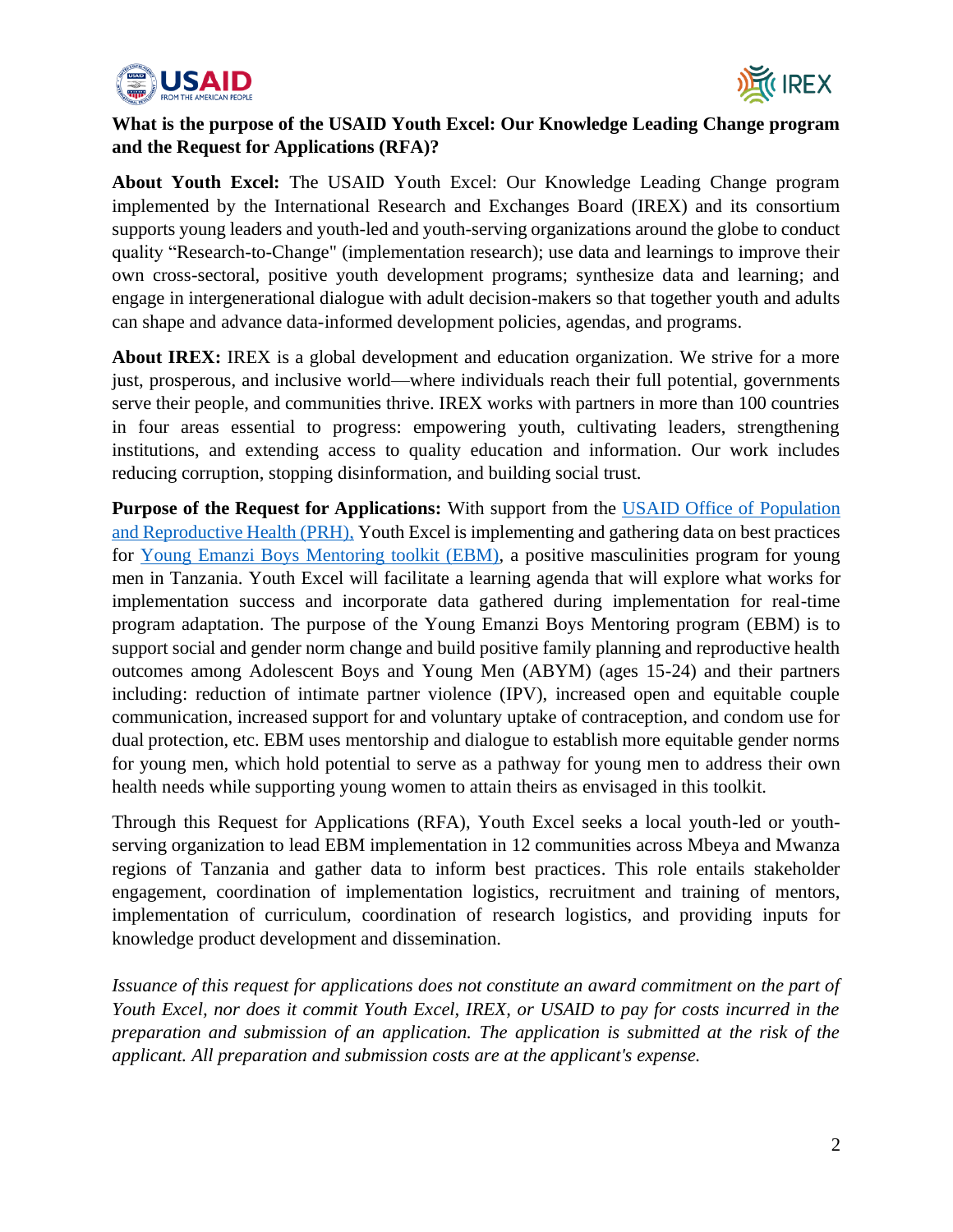



## **What are Youth Excel's key technical approaches?**

## **What is "Research-to-Change" [\(implementation research\)](https://www.irex.org/sites/default/files/IR%20At%20A%20Glance%20Youth%20Excel%20April%202022.pdf)?**

Information is a powerful resource that can be used to help organizations grow and make their programs work better. "Research-to-Change" (implementation research) is a tool that allows organizations to gather data, take what they learn, and turn it into what they do in real-time.

## **What is [positive youth development?](https://www.youthpower.org/positive-youth-development-pyd-framework)**

Positive youth development engages youth along with their families, communities, and/or governments so that youth are empowered to reach their full potential. Youth Excel works from the assumption that to contribute to healthy, productive, and engaged youth, positive youth development programs must focus on available assets, youth agency, youth contribution, and the surrounding enabling environment.

## **What is [GESI?](https://www.irex.org/news/youth-excel-releases-global-gender-and-inclusion-analysis)**

Gender equality and social inclusion (GESI) is an approach that help us to understand the importance of equal rights and opportunities for all individuals regardless of their social identity. This concept addresses unequal power relations between different social groups that cause exclusion.

## **What is protection?**

The protection approach helps us to understand and prepare for protection concerns related to Youth Excel, which can be digital, physical and psychosocial. This will help to take local protection measures to prevent, mitigate and respond to risks and threats that Youth Excel can unintentionally exacerbate (risks associated with programs, operations, and people). Youth Excel aims to understand the specific risks, but also the protection capacities, the available resources and the right to protection of participants.

## **What is knowledge mobilization?**

Knowledge mobilization is the strategic dissemination of knowledge products with a focus in driving change through the dissemination of information and data that are the result of different research and learning activities and are made openly available to the public for further use, re-use or re-distribution.

## **What is capacity development?**

Youth Excel's capacity development supports youth-led and youth-serving organizations to strengthen skills and leverage opportunities in the following areas: using implementation research to strengthen positive youth development programs; applying gender, inclusion, and protection so that programs are more inclusive of diverse youth groups; strengthening opportunities for meaningful youth engagement and intergenerational dialogue; synthesizing, disseminating, and using findings from research more effectively; and managing subawards, including planning, budgeting, reporting, and compliance.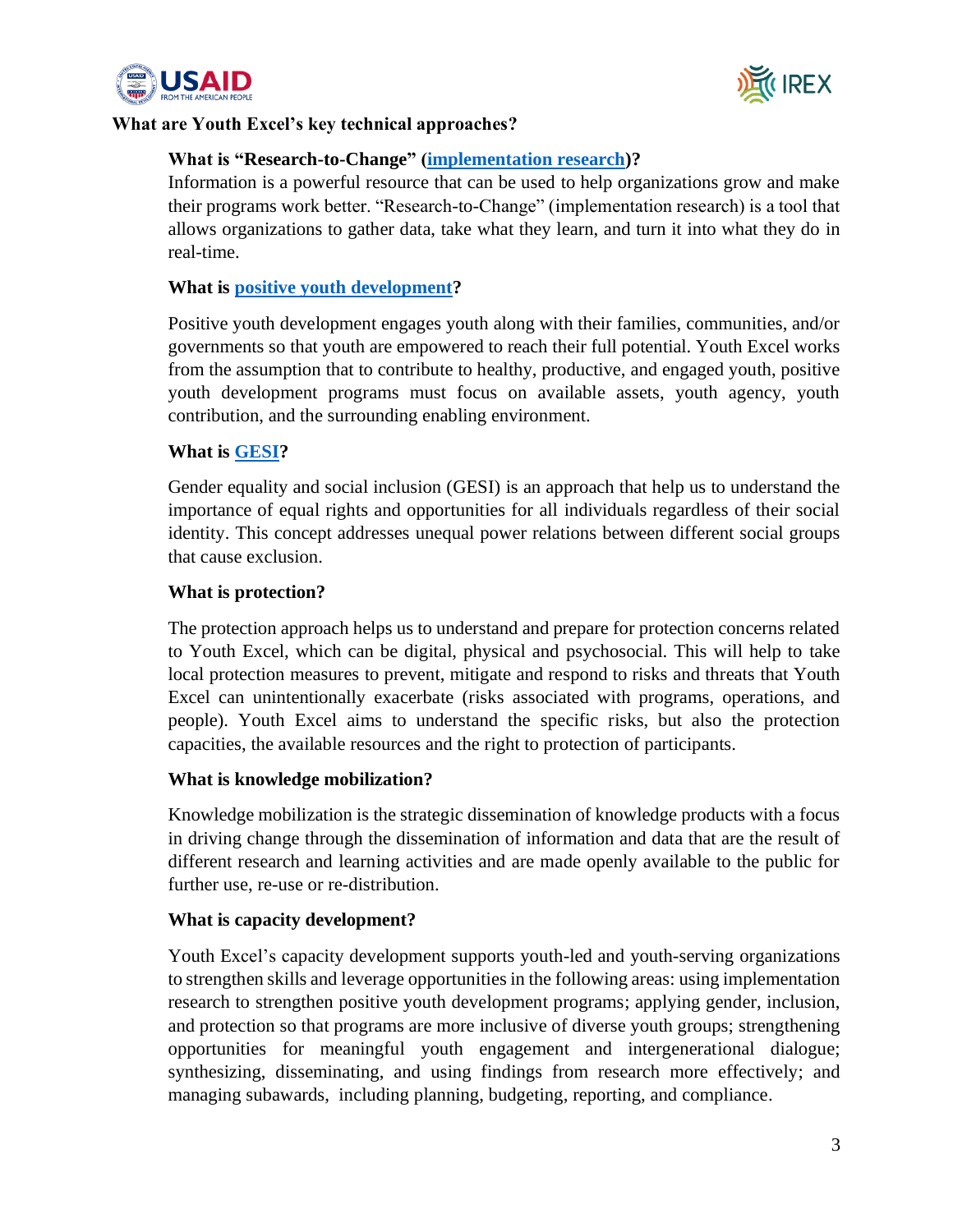



# **What is the role of the local partner in Youth Excel's Emanzi Boys Mentoring Program in Tanzania?**

- **Conduct protection assessment for program context:** Includes identification of potential harms and modes of exclusion, development risk mitigation and inclusion strategies, and compilation resources for responding to harm. The protection assessment will also surface considerations for gender and social inclusion (GESI). Youth Excel will provide a template for this assessment. The partner will work with Youth Excel to contextualize the template and approach for the context.
- **Support the development of the research protocol and learning agenda:** Provide inputs for research protocol to be submitted for ethical review and approval.
- **Identify and engage relevant actors:**
	- **a. Stakeholders:** Community leaders including government officials at the local and national level.
	- **b. EBM Mentors:** Young men aged 20-30 years who are graduates of similar genderfocused programs or are trained program facilitators from the local communities.
	- **c. EBM Participants:** ABYM aged 15-24 years.
- Lead EBM implementation and manage logistics of implementation in two (2) regions, Mbeya and Mwanza, and a total of 12 communities**.** This includes the following: toolkit contextualization, participant recruitment and retainment, stakeholder engagement, toolkit dissemination, community identification, mentor recruitment and retainment, mentor training, curriculum delivery, managing activity MEL and communications as needed. Program will be implemented in two time-staggered region level cohorts.
- **Lead research and learning logistics coordination:** The partner will manage day-to-day implementation of the research protocol/learning agenda by collaborating closely with the Implementation Research Advisor. This includes leading coordination of data collection, coordinating monthly learning workshops and supporting advisor with facilitation, coordinating and leading monthly mentor refresher trainings, and supporting advisor with data management.
- **Support knowledge product creation:** This includes providing inputs for monthly learning briefs, a learning report, a webinar for the launch of the learning report, the finalized toolkit, blog post/policy brief, and a journal article.
- **Assess and strengthen capacities to improve performance in priority area(s):** The partner will complete self-led baseline capacity and performance surveys and identify at least one performance goal in area(s) related to organizational priorities and the scope of work. Illustrative areas may include research, monitoring and evaluation, gender equality and social inclusion, stakeholder engagement, communications, financial management, or others. Youth Excel will provide coaching, customized technical support, funding, and linkages to other resources to the partner for self-driven capacity strengthening. Youth Excel will measure the partner's resulting performance improvement using established metrics at endline.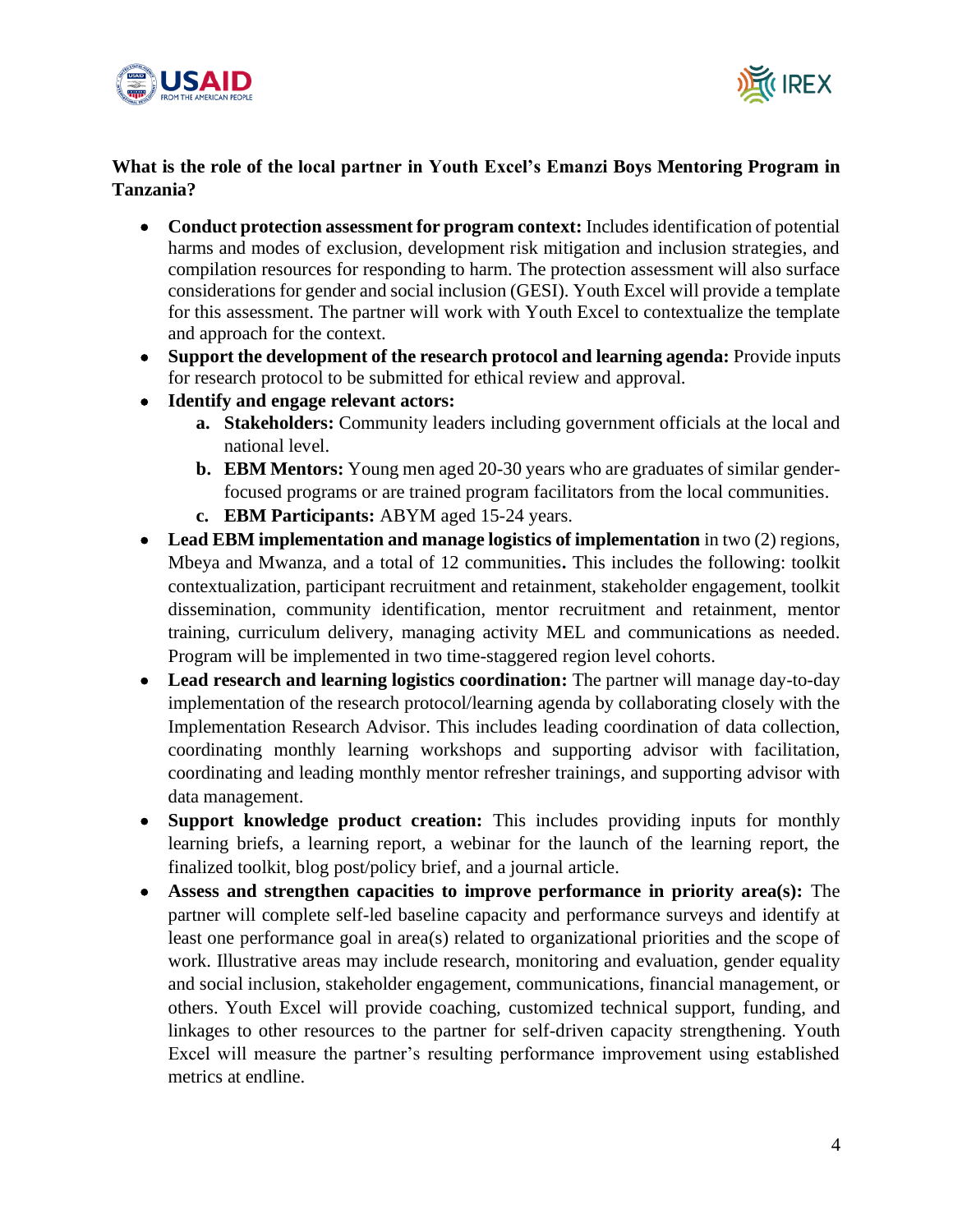



# **1. What kind of grant is available for the role?**

- **Number:** 1. *Subject to the availability of funds, Youth Excel/IREX reserves the right to fund any or none of the applications submitted.*
- **Type:** fixed amount subaward. Payments based on the negotiated budget will be made upon successful completion of project milestones. *ADS Reference 303mat Mandatory Standard Provisions for Fixed Amount Awards to Nongovernmental Organizations apply.*
- **Amount:** USD 110,000-130,000. Applicants can propose the amount required for project implementation within this range. *Cost share is not required.*
- **Start:** July 1, 2022
- **Length:** 10 months

# **2. Who is eligible to apply for the role?**

Local youth-led and youth-serving organizations who meet the following minimum criteria, share Youth Excel objectives, and have experience implementing youth programs in Tanzania in the Mbeya and Mwanza regions are eligible to apply. Organizations led by or serving marginalized groups, which may include age, gender, disability, ethnicity, sexual orientation, and other identities, are encouraged to apply.

| <b>Eligible</b>                              | <b>Not Eligible</b>                       |
|----------------------------------------------|-------------------------------------------|
| Legally Registered, Local Tanzania           | <b>Individuals or Groups</b><br>×         |
| Organizations                                | Unregistered organizations<br>×           |
| Is legally organized under the<br>$\circ$    | <b>International Organizations</b><br>×   |
| laws of Tanzania;                            |                                           |
| Has its principal place<br>of<br>$\circ$     |                                           |
| or operations<br>business<br>in              |                                           |
| Tanzania;                                    |                                           |
| majority-owned<br><b>Is</b><br>by<br>$\circ$ |                                           |
| individuals who are citizens or              |                                           |
| lawful permanent residents of                |                                           |
| Tanzania;                                    |                                           |
| Is managed by a governing<br>$\circ$         |                                           |
|                                              |                                           |
| body, the majority of whom are               |                                           |
| citizens or lawful permanent                 |                                           |
| residents of Tanzania;                       |                                           |
|                                              |                                           |
| Non-governmental<br>private<br><b>or</b>     | Government Institutions or Political<br>× |
| organizations of any type                    | Parties                                   |
| Youth-led<br>youth-serving<br>and/or         |                                           |
| organizations                                |                                           |
| Youth-led organization whose<br>$\circ$      |                                           |
| Chief Executive Officer<br><sub>or</sub>     |                                           |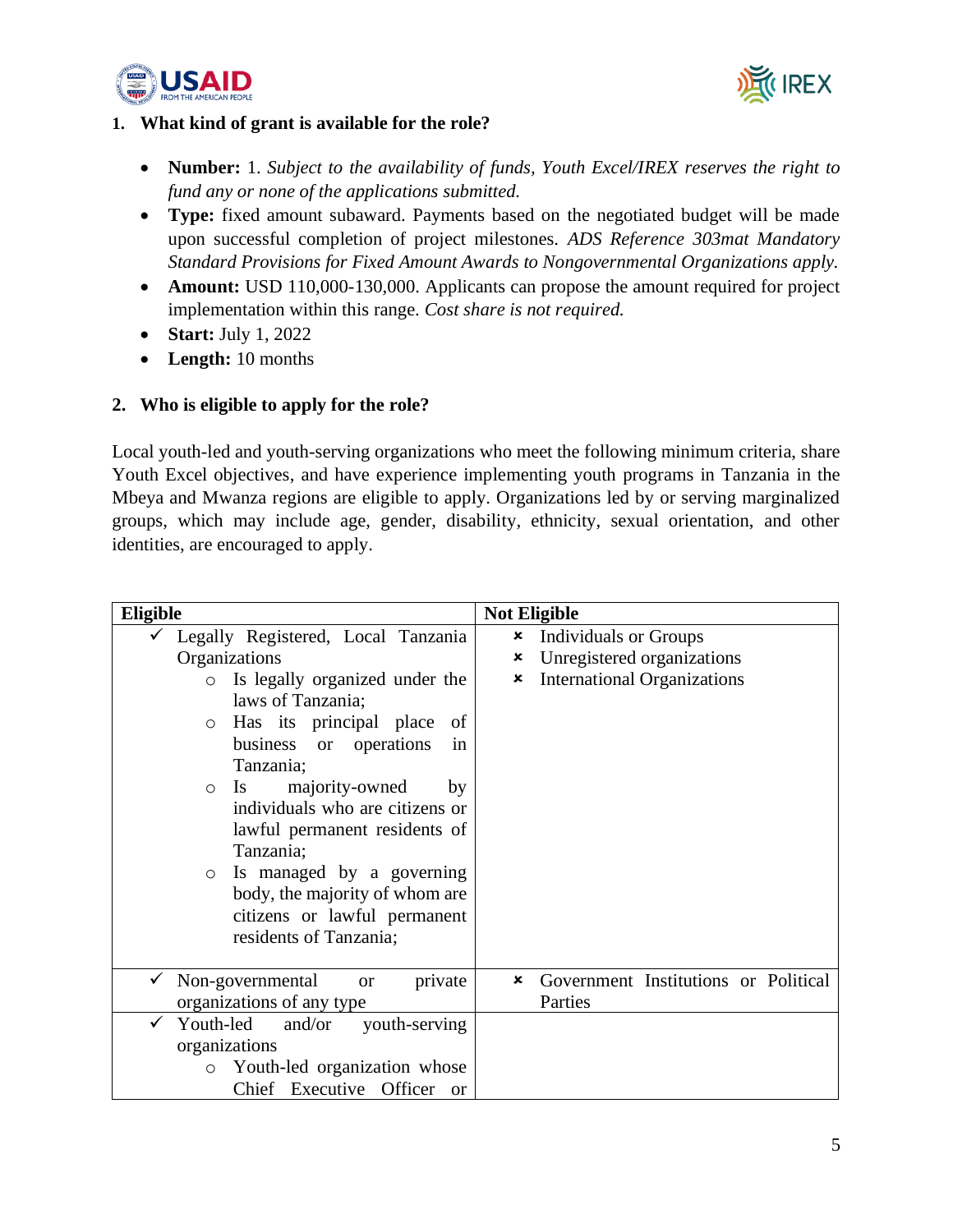



| other leaders are under the age<br>of 35, and whose Board of<br>Directors are predominantly<br>under the age of 35.<br>Youth-serving<br>organization<br>$\circ$<br>that has a mission, mandate, or<br>programs with an expressed<br>priority of<br>serving<br><b>or</b><br>supporting youth under age 35. |                                               |
|-----------------------------------------------------------------------------------------------------------------------------------------------------------------------------------------------------------------------------------------------------------------------------------------------------------|-----------------------------------------------|
| Eligible to receive USAID funding:                                                                                                                                                                                                                                                                        | Not eligible due to any of the following<br>× |
| Has or willing to register for<br>$\circ$                                                                                                                                                                                                                                                                 | reasons:                                      |
| <b>Unique Entity ID Number</b>                                                                                                                                                                                                                                                                            | Treasury<br>Appears<br>on<br>$\circ$          |
| Able to sign ADS 303may<br>$\circ$                                                                                                                                                                                                                                                                        | Department's Office of Foreign                |
| Certifications, Assurances,                                                                                                                                                                                                                                                                               | <b>Assets Control list</b>                    |
| Representations, and Other                                                                                                                                                                                                                                                                                | Has active exclusions in the<br>$\circ$       |
| <b>Statements of the Recipient</b>                                                                                                                                                                                                                                                                        | for<br>System<br>Award                        |
|                                                                                                                                                                                                                                                                                                           | Management                                    |
|                                                                                                                                                                                                                                                                                                           | o Appears on United Nations                   |
|                                                                                                                                                                                                                                                                                                           | Security Designation list                     |
|                                                                                                                                                                                                                                                                                                           | Appears on U.S. Government<br>$\circ$         |
|                                                                                                                                                                                                                                                                                                           | suspended or debarred list                    |
|                                                                                                                                                                                                                                                                                                           | Has conflict of interest<br>×                 |

# **3. How can eligible organizations apply?**

Complete responses in English. Submit application and required attachments online by **May 16, 2022, at 11:59 pm EAT at:**

[https://irexorg.formstack.com/forms/fy22\\_youth\\_excel\\_grant\\_tanzania\\_01](https://irexorg.formstack.com/forms/fy22_youth_excel_grant_tanzania_01)

# **4. How will the local partner be selected?**

Youth Excel will conduct a basic eligibility screening and disqualify applications that are not eligible for consideration based on the following criteria.

- Does concept note satisfy the basic parameters of the Request for Applications? [Refer to Section 1]
- Does applicant meet the minimum eligibility criteria? [Refer to Section 2]
- Is concept note complete and submitted on time? [Refer to Section 3]

Then the Youth Excel review panel, including IREX/Youth Excel, Global Youth Advisory Council, and USAID representatives, will evaluate eligible applications based on the following selection criteria:

• **Institutional Capacity and Past Performance within Context (40 points):** applicant has requisite depth of experience managing projects of similar scope, magnitude, and complexity, in addition to expertise in gender curriculum; expertise in qualitative,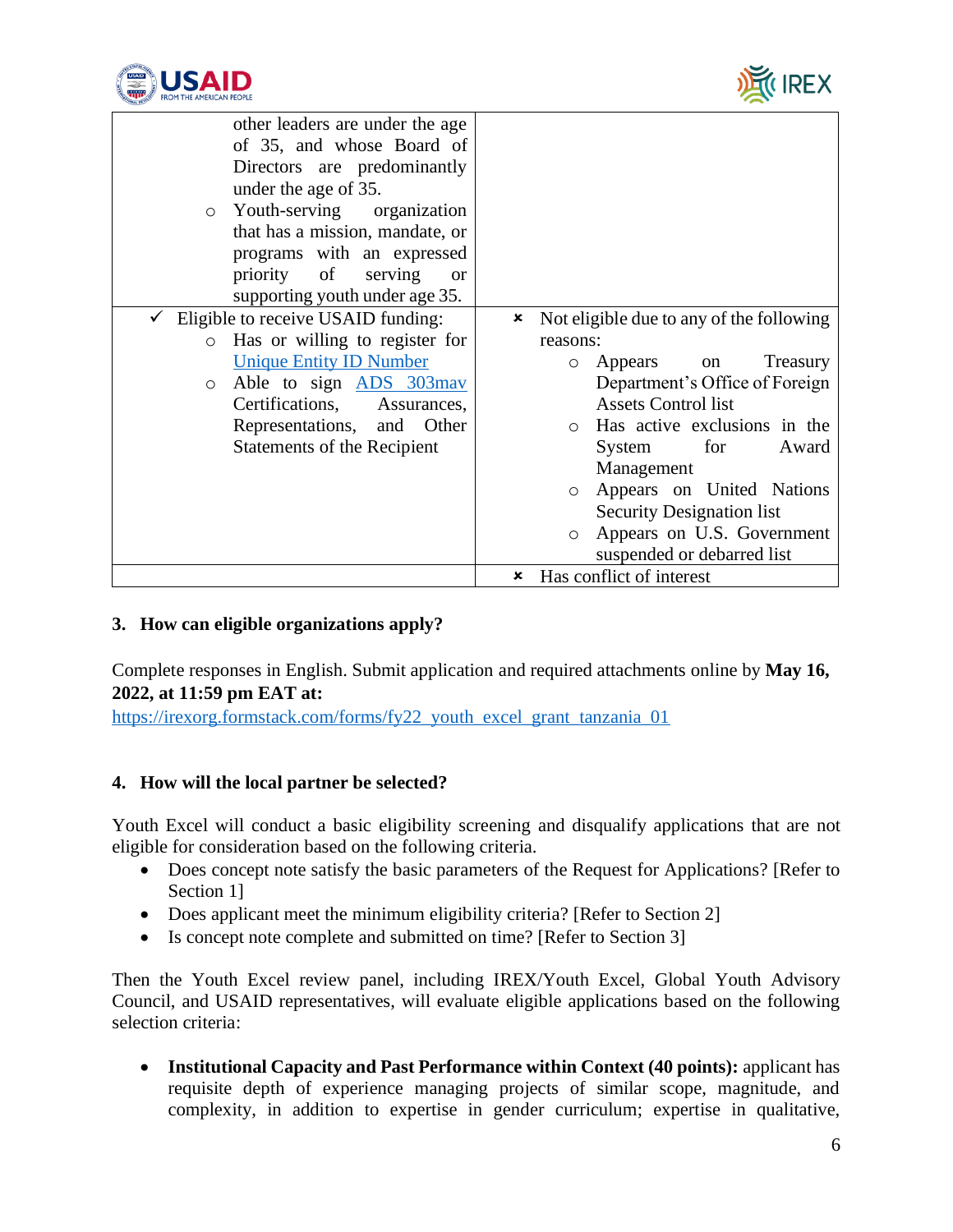



quantitative, and participatory research methods; effective facilitation approach. *(Assessed based on Section B, Question 1 and 4, and Section C)*

- **Protection and Inclusion within Context (20 points):** The applicant demonstrates experience and understanding of the context in the Mbeya and Mwanza regions. Is the proposal inclusive of youth and marginalized group(s)? Is the proposal and approach responsive to youth priorities? Does applicant display an understanding of risks and demonstrate safeguarding measures to ensure the project does no more harm? *(Assessed based on Section B, Questions 2 and 3)*
- **Partnership and Collaboration within Context (20 Points):** established presence in Tanzania; existing relationships and approach to coordination with local partners, government, research boards, and other stakeholders; effective and responsive approach for youth and community engagement in Mwanza and Mbeya regions. *(Assessed based on Section B, Question 5)*
- **Feasibility (20 points):** applicants' understanding of the scope of work and proposed strategies and timelines; realism of workplan and budget. *(Assessed based on Section D, Attachments 1-3)*

For finalist application(s), Youth Excel will conduct a full risk assessment and ask technical and budget clarifications.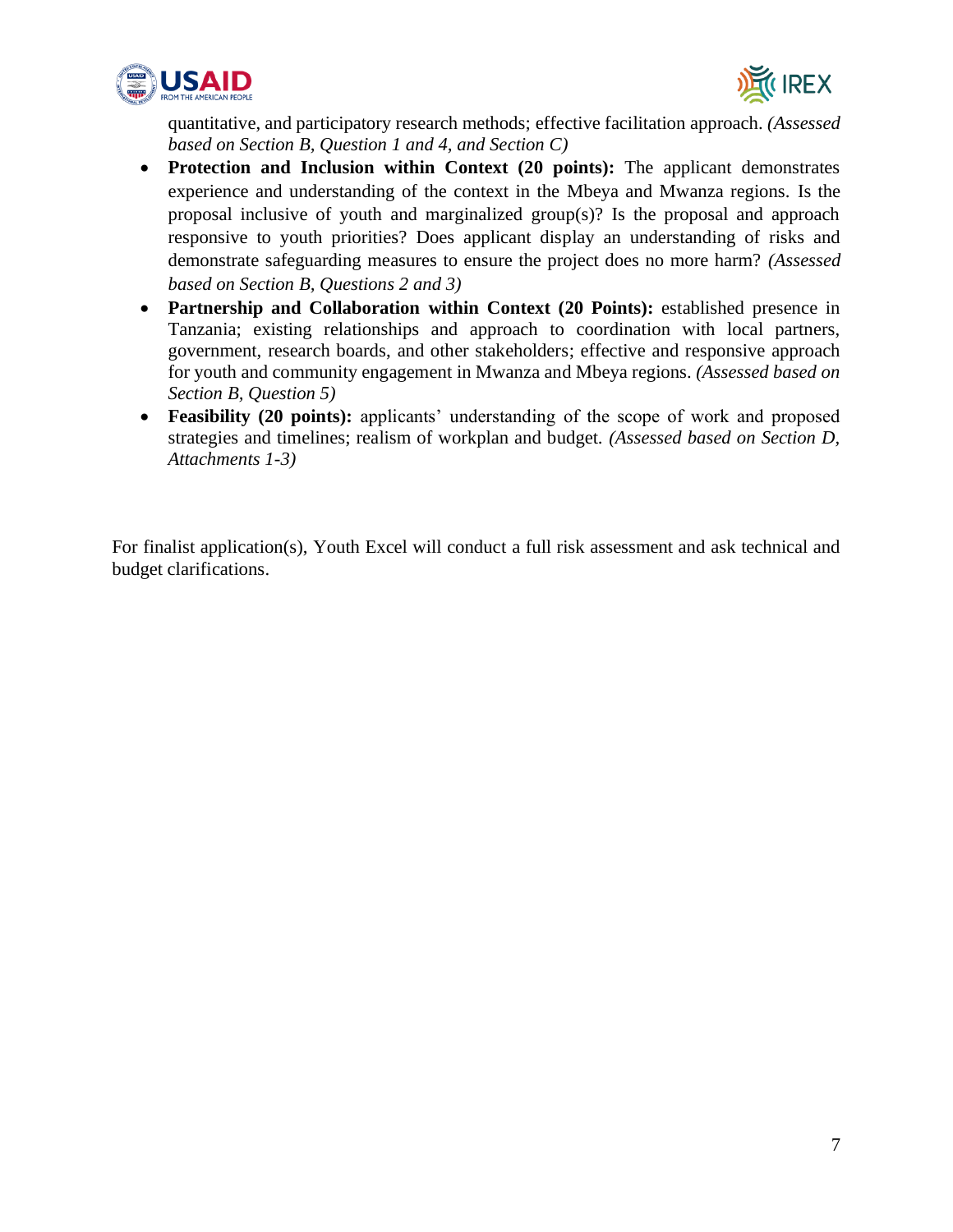



# **Annex 1. Application Template**

Questions marked with an asterick (\*) are mandatory; others are optional.

# **A. Key Information**

| <b>Organization Legal Name*</b>                                                                                                                                             |                                                                                                                                                                                                                                                                                                                                                                                                                                                                                            |
|-----------------------------------------------------------------------------------------------------------------------------------------------------------------------------|--------------------------------------------------------------------------------------------------------------------------------------------------------------------------------------------------------------------------------------------------------------------------------------------------------------------------------------------------------------------------------------------------------------------------------------------------------------------------------------------|
| <b>Organization Address*</b>                                                                                                                                                |                                                                                                                                                                                                                                                                                                                                                                                                                                                                                            |
| Organization<br>Description:*<br>include type of organization,<br>year of establishment, location,<br>mission and technical focuses.<br>(500 characters)                    |                                                                                                                                                                                                                                                                                                                                                                                                                                                                                            |
| What is/are the main youth<br>that<br>demographic(s)<br>your<br>on?*<br>organization focuses<br>(Choose all that apply.)                                                    | $\Box$ Women<br>Men<br>❏<br>Adolescents<br>□<br>Young adults<br>⊔<br>Persons with disabilities<br>ப<br>Indigenous populations<br>⊔<br>$\Box$ Conflict-affected populations<br>$\Box$ People living with HIV/AIDS<br>$\Box$ LGBTQI+<br>Other. Write in:<br>$\Box$                                                                                                                                                                                                                           |
| What are the primary sectors<br>organization<br>that<br>your<br>currently<br>on?<br>focuses<br>(Choose all that apply.)                                                     | Youth<br>◻<br>opportunity/youth<br>economic<br>livelihoods/employment<br>$\Box$ Gender, inclusion, equity & girls/women's equality<br>$\Box$ Youth mental health & psychosocial support<br>Youth digital leadership, technology & innovation<br>$\Box$<br>Youth civic or political engagement & advocacy<br>$\Box$<br>Youth peacebuilding<br>u<br>$\Box$ Education<br>$\Box$ Reproductive Health<br>$\Box$ Agriculture<br>$\Box$ Environment and Climate Change<br>$\Box$ Other. Write in: |
| What is the total number of<br>beneficiaries<br>youth<br>or<br>that<br>participants<br>your<br>organization has supported in<br>the past year, across all of<br>vour work?* |                                                                                                                                                                                                                                                                                                                                                                                                                                                                                            |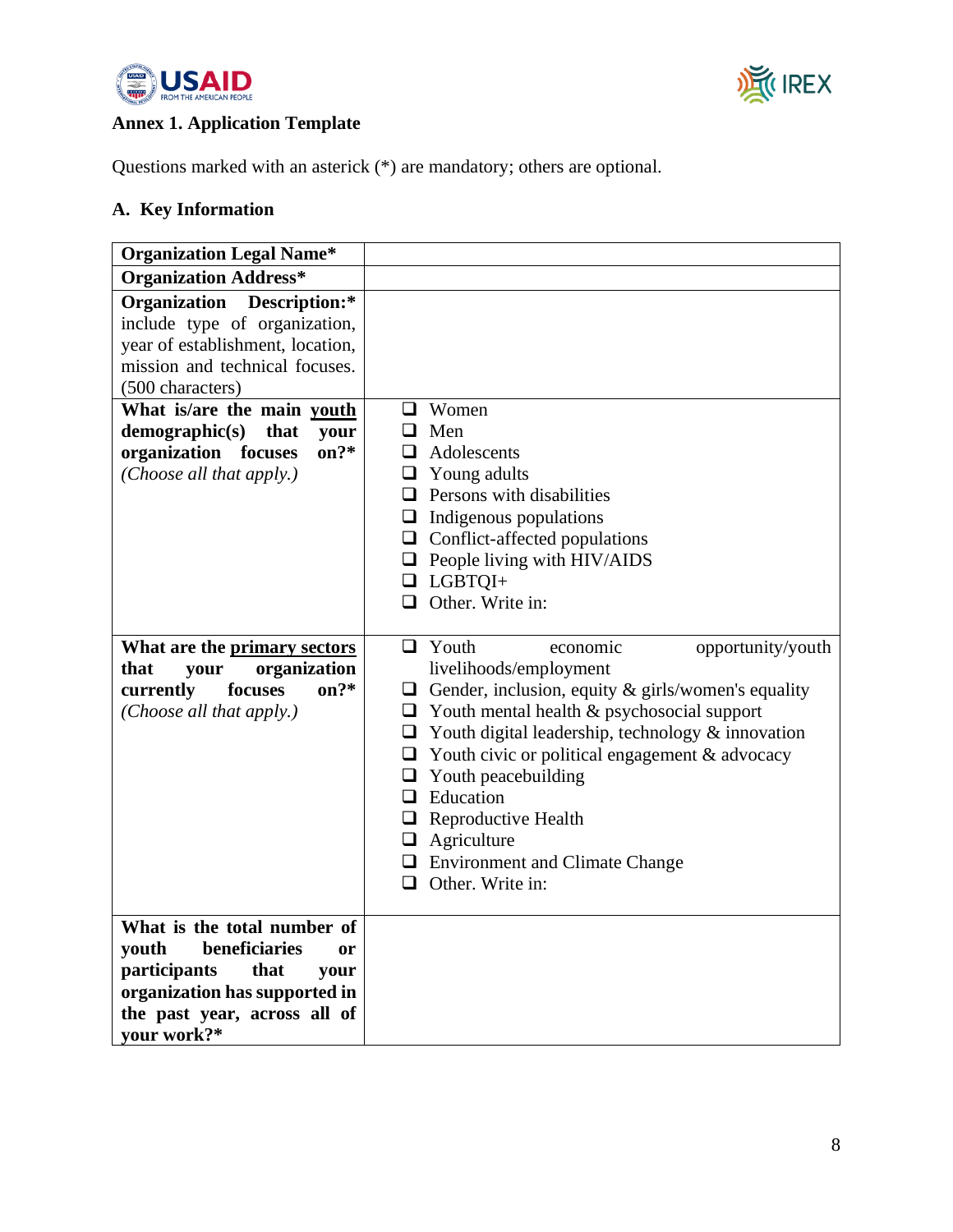



| <b>Organization Unique Entity</b>          |  |
|--------------------------------------------|--|
| $(UEI)$ Number <sup>1</sup><br>(i f)<br>ID |  |
| available)                                 |  |
| <b>Signatory Name*</b>                     |  |
| <b>Signatory Title*</b>                    |  |
| <b>Signatory Phone*</b>                    |  |
| <b>Signatory Email*</b>                    |  |
| <b>Proposed Funding Amount in</b>          |  |
| TZS*                                       |  |
| <b>Proposed Funding Amount in</b>          |  |
| $\mathbf{USD}^*$                           |  |

## **B. Technical Questions:**

- **1) Gender and Mentorship Experience and Approach:** Describe your experience facilitating gender curriculum and mentorship programs. Explain the strategies you will use for recruiting and retaining mentors and participants for the Emanzi Boys Mentoring program. **(2,500 characters)**
- **2) Context:** Describe your experience implementing programs in urban, peri-urban, and rural communities within the Mbeya and Mwanza regions. What are key power dynamics, norms, social customs, and policies in the context, and how will your activities be sensitive to them? What factors may enable or disable the implementation and impact of your activities in the context? \* **(2,500 characters)**
- **3) Inclusion and Protection:** Describe your approach to participant safeguarding and protection. \* **(2,500 characters)**
- **4) Data and Research:** Describe your experience collecting data using qualitative, quantitative, and participatory methodologies. Explain your procedures for safe and secure data recording and storage. \* **(2,500 characters)**
- **5) Partnership and collaboration approach:** How will your organization build partnerships with other stakeholders addressing gender issues in the community? How will you adapt your program management approach to respond to beneficiary needs and priorities? What experience do you have with coordinating engagement and approval from local government and research boards? \* **(2,500 characters)**

**C. Past Performance and Reference:** list 3-5 ongoing or complete donor-funded projects of similar size and scope within the past 5 years that demonstrate your organization's capacity to successfully manage the EBM implementation research activity.

| Project Name*    |  |
|------------------|--|
| Contract Number* |  |
| Funder*          |  |

<sup>1</sup> For more information on the Unique Entity ID (UEI) number, please refer to[: https://sam.gov/content/duns-uei](https://sam.gov/content/duns-uei)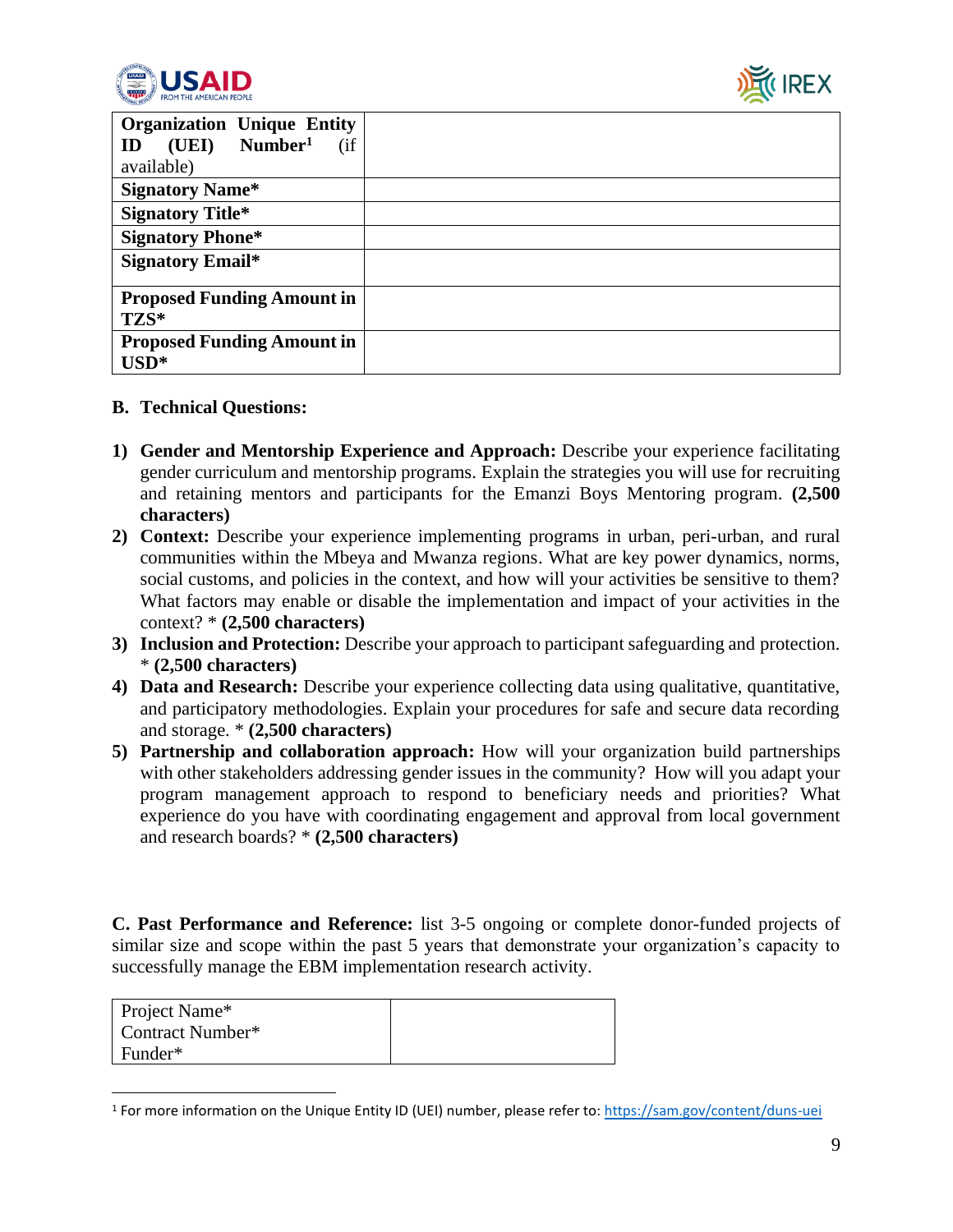



| Prime Recipient*                         |  |
|------------------------------------------|--|
| (Please list the prime recipient         |  |
| organization that received funding       |  |
| directly from the donor. The prime       |  |
| recipient<br>could<br>be<br>your         |  |
| another<br>organization<br>or            |  |
| organization if your organization        |  |
| was a sub-recipient.)                    |  |
| Funding Amount*                          |  |
| $Curreacy*$                              |  |
| Funding Amount in USD*                   |  |
| Project Start Date*                      |  |
| Project End Date*                        |  |
| Project Country*                         |  |
| Project Regions*                         |  |
| Reference Name*                          |  |
| (Please provide the name of a            |  |
| reference from the donor or prime        |  |
| recipient who can speak to your          |  |
| organization's performance on this       |  |
| project.)                                |  |
| Reference Title*                         |  |
| Reference Email Address*                 |  |
| Reference Phone Number*                  |  |
| Description*                             |  |
| Please provide an overview of            |  |
| activity, objectives, and key results    |  |
| and accomplishments, with focus          |  |
| relevance to<br>the<br><b>EBM</b><br>on  |  |
| <i>implementation</i> research activity. |  |
| $(1,000$ characters)                     |  |

# **D. Attachments**

1. **Workplan:\*** Please use the workplan template provided (Attachment 1, Excel) to prepare a 10-month workplan with the following information: The activity will last for 10 months and will include the following: 1.) 12 community toolkit contextualization workshops, 2.) recruitment of 24 mentors and 180 participants across 12 communities 3.) 12 toolkit testing workshops, 4.) implementation of 16-week curriculum across 12 communities, 5.) implementation of research plan alongside curriculum delivery, 6.) 8 learning and adaptation workshops, 7.) 8 mentor refresher trainings. Please note that the program will be implemented in two region-level cohorts, staggered across two separate periods. Please refer to the detailed guidance in the workplan template provided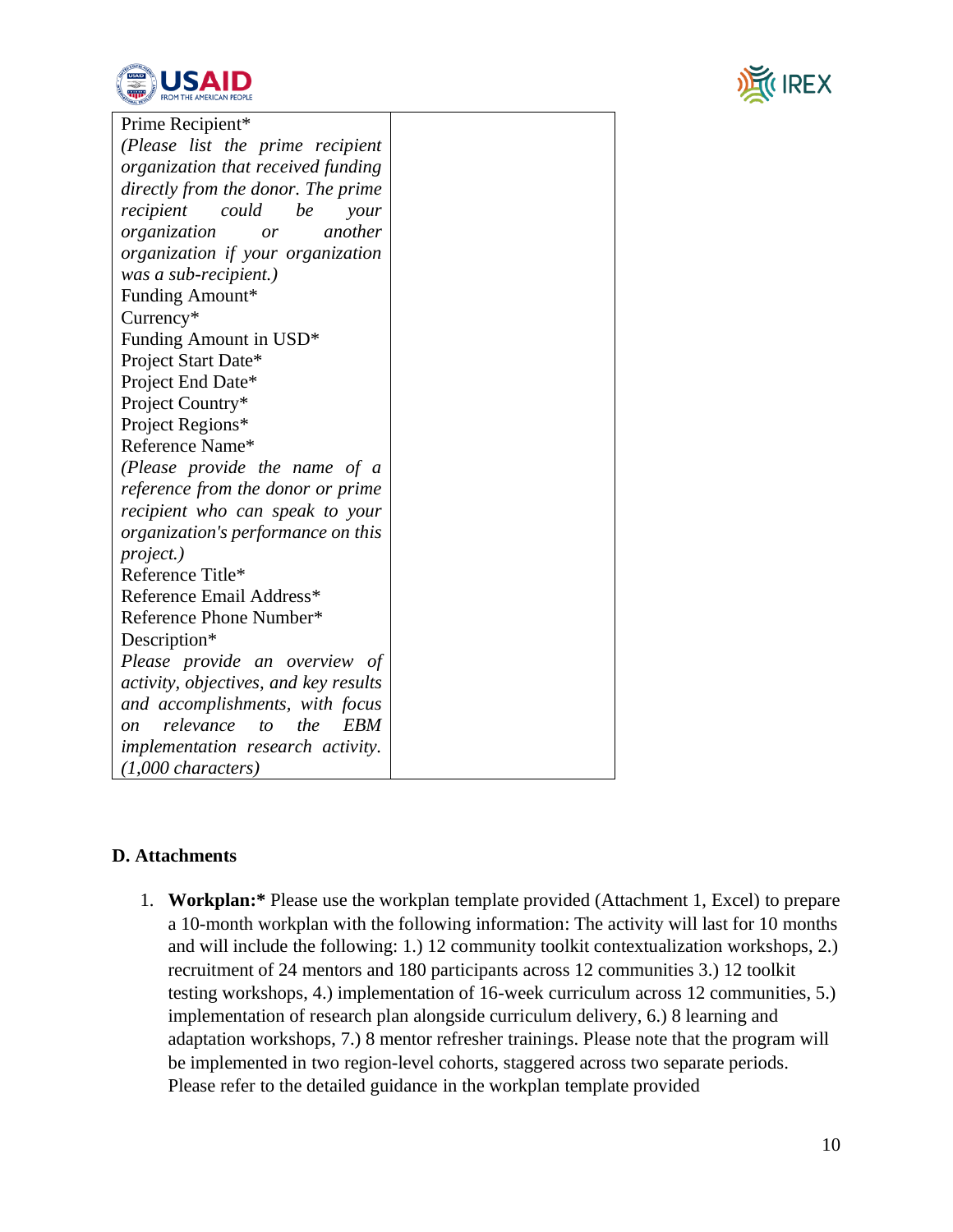



- 2. **Budget:\*** Please use the budget template provided (Attachment 2, Excel) to come up with an indicative budget for the proposed activities. *ADS 303mat Mandatory Standard Provisions for Fixed Amount Awards to Nongovernmental Organizations apply.* Please refer to the detailed guidance in the budget and budget narrative templates provided
- 3. **Budget Narrative**:\* Please use the budget narrative provided (Attachment 3, Word) to justify the allowability, allocability, and reasonableness of each line item of the budget.
- 4. **Due Diligence Form**:\* Please use the due diligence form provided (Attachment 4, PDF) to describe your organization's structure, systems, and policies demonstrating responsibility to manage funding.
- 5. **Registration Certificate:\*** Please attach a copy of organization's Tanzania registration certificate.

# **E. Optional Materials**

Share links or attachments for up to three knowledge products (i.e. policy brief, blog, article, etc.) in any format that demonstrate your organization's commitment, impact, and learning related to positive youth development.

# **F. Certifications**

I certify that the applicant organization is a local entity organization that:\*

Is legally organized under the laws of Tanzania. Yes/No

Has its principal place of business or operations in Tanzania. Yes/No

Is majority-owned by individuals who are citizens or lawful permanent residents of Tanzania. Yes/No

Is managed by a governing body, the majority of whom are citizens or lawful permanent residents of Tanzania. Yes/No

## And is a:\*

Youth-led organization whose Chief Executive Officer or other leaders are under the age of 35, and whose Board of Directors are predominantly under the age of 35. Yes/No

Youth-serving organization that has a mission, mandate, or programs with an expressed priority of serving or supporting youth under age 35. Yes/No

## And is (as applicable):

A female-led organization whose Chief Executive Officer or other leaders are female, and whose Board of Directors are predominantly female. Yes/No

An organization with a specific mission to work with marginalized groups (e.g., youth with disabilities). Yes/No

An organization with a specific mission to work with vulnerable youth (e.g. youth in conflict areas, youth living with HIV/AIDS or orphaned as a result of HIV/AIDS). Yes/No

As an authorized signatory of the applicant organization, I certify that the information provided is complete and accurate, to the best of my knowledge. By signing this application, I authorize IREX